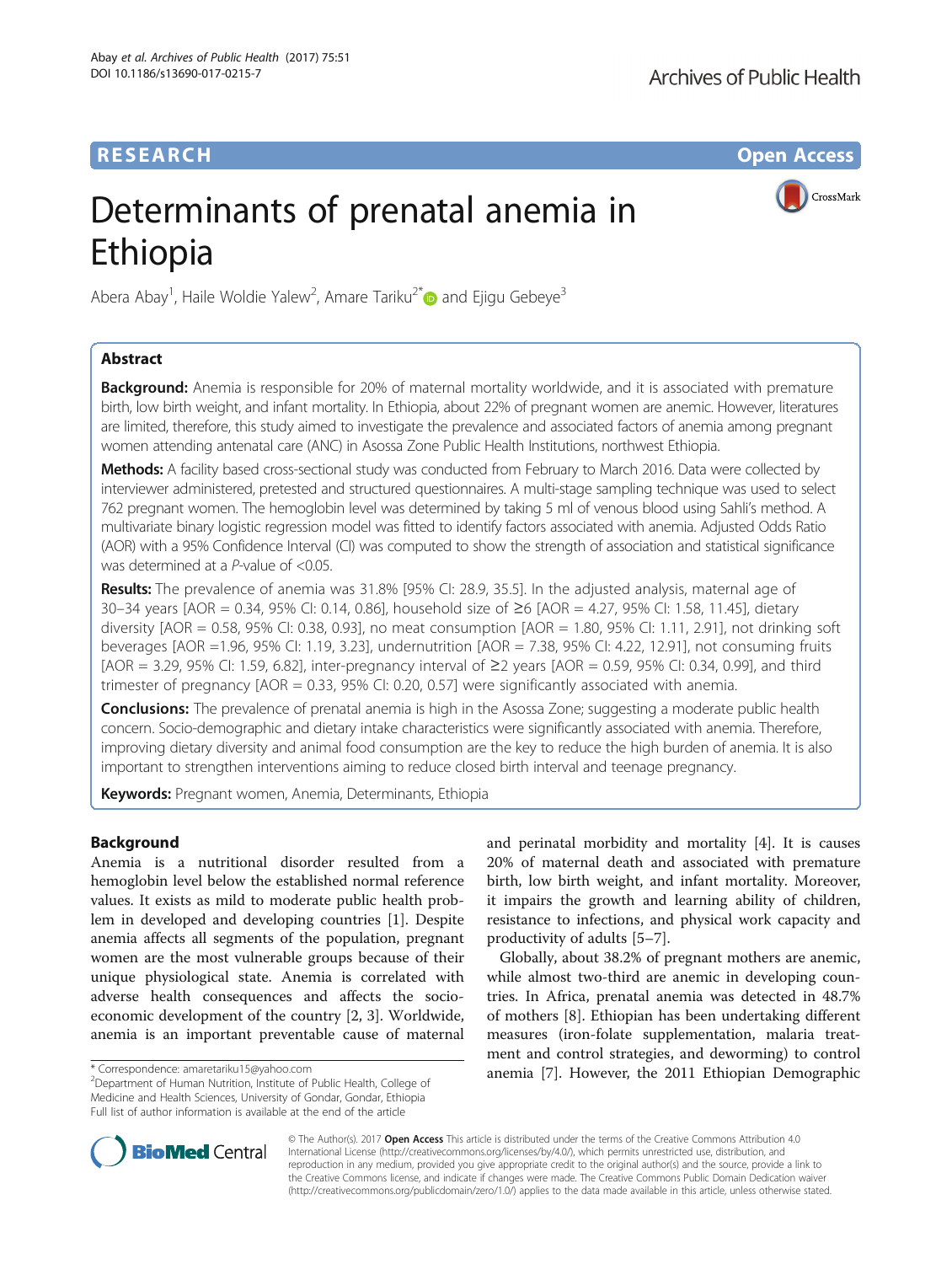and Health Survey report showed that, still 22% of pregnant mothers are suffering from anemia [[9\]](#page-8-0).

The former researches in different developing countries, including Ethiopia, illustrated that maternal anemia is multi-factorial. Accordingly, age, place of residence, marital status, employment status, household size, educational and wealth status are socio demographic and economic determinants of anemia. Chronic energy deficiency, meal frequency, dietary diversity, gravidity, parity, inter-pregnancy interval, gestational age and history of infectious disease, malarial attack and intestinal parasitic infestation are also significantly associated with anemia in pregnant mothers [[8](#page-8-0)–[24](#page-8-0)].

Obviously, monitoring of health problems and its determinants is essential for developing effective interventions [\[19\]](#page-8-0). Particularly, it has a special importance for countries, like Ethiopia where the burden of health and nutritional problems, including amenia is high [\[10](#page-8-0)]. However, there is limited scientific evidence, especially in Benishangul Gumz Regional State, the study area. Thus, this study aimed to assess the prevalence and associated factors of anemia among pregnant mothers attending ANC clinic in public health institutions of Asossa Zone, northwest Ethiopia.

## Methods

## Study design and settings

A facility-based cross-sectional study was conducted from February to March 2016 in Asosa Zone which is found in Benishangul Gumuz Regional State, northwest Ethiopia. The zone lies at 580–1668 m above sea level and 661 km far from the capital of Ethiopia, Addis Ababa. According to the recent (2015/2016) Regional Finance and Economic Development Office projection, total population of the zone was estimated at 377852, in which 12,885 were pregnant women. Furthermore, the health coverage was 86%, and 11 public health centers and one general hospital were providing health service to the community during the data collection time [\[25](#page-8-0)].

## Study population and sampling procedure

All pregnant mothers attending ANC clinic for their regular follow-up in Asossa Zone Public Health Institutions during the study period were eligible for the study. A single population proportion formula was used to estimate sample size. Assumptions, including prevalence of anemia in Benishangul Gumuz Regional State as 28% [[12\]](#page-8-0), 95% confidence level, 4% margin of error, 5% nonresponse rate, and a design effect of 1.5 were considered to obtain sample size of 762.

A multi-stage sampling technique was employed to select the study participants. The public health facilities were stratified into health centers and hospital, and a lottery method was used to choose 5 health facilities (4 health centers and 1 general hospital) from the total. Quantity of pregnant mothers attended (1676) ANC in the previous year (2015) in the selected health institutions was taken from the registration log book to estimate sampling fraction. Total samples included in each health facility were proportionate to population size and then systematic sampling technique was employed using the calculated sampling interval  $(k<sup>th</sup> = 1676/762 = 2.2)$ to select the study participants.

## Data collection instrument and procedures

Pretested interviewer-administered questionnaire was used to collect data. The English version questionnaire was translated into Amharic language (native language of the study area) and then back translated to English by language and public health experts. A total of 13 data collectors (6 nurses and 5 laboratory technicians) and 2 public health officers as supervisor were recruited for the study.

A 5 ml of venous blood was collected into 2/3 of micro-hematocrit tube with anti-coagulant and centrifuged for 5 min. Hemoglobin estimation was done by comparative Sahli's method and the result was expressed in g/dl. Hemoglobin value was adjusted by considering altitude of the study area [[26](#page-8-0)]. Finally, severity of anemia was defined as non-anemic (hemoglobin level  $\geq 11.0$  g/dl), mild anemia (hemoglobin level of 10.0–10.9 g /dl), moderate anemia (hemoglobin level of 7.0–9.9 g/dl), and severe anemia (hemoglobin level of <7 g/dl) [[27](#page-8-0)].

Nutritional status of participants was assessed by measuring the Mid-Upper Arm Circumference (MUAC) using the measuring tape. Accordingly, undernutrition was ascertained when the MUAC measurement was ≤21 cm [[28](#page-8-0)].

Dietary Diversity Score (DDS) of pregnant women was calculated by using a 24–hour recall method. An open recall method was employed to gather information about the foods and drinks consumed by the study participants. Accordingly, woman was requested to list what she ate in the past 24 h prior to the date of interview. The score was computed based on 9 food groups which aimed to reflect the micronutrient adequacy of the diet. Finally, mother's dietary intake was categorized into poor, medium and high dietary diversity score if she consumed ≤3 food groups, 4–5 food groups and ≥6 food groups, respectively [\[29](#page-8-0)].

Livestock ownership, selected household assets, size of agricultural land, and the quantity of crop production were the variables used in determining the household wealth status. A principal components analysis was used and the factor scores were summarized into terciles (poor, medium and rich) [\[30](#page-8-0)].

Three days of training was given to data collectors and supervisors. The training mainly focused on the purpose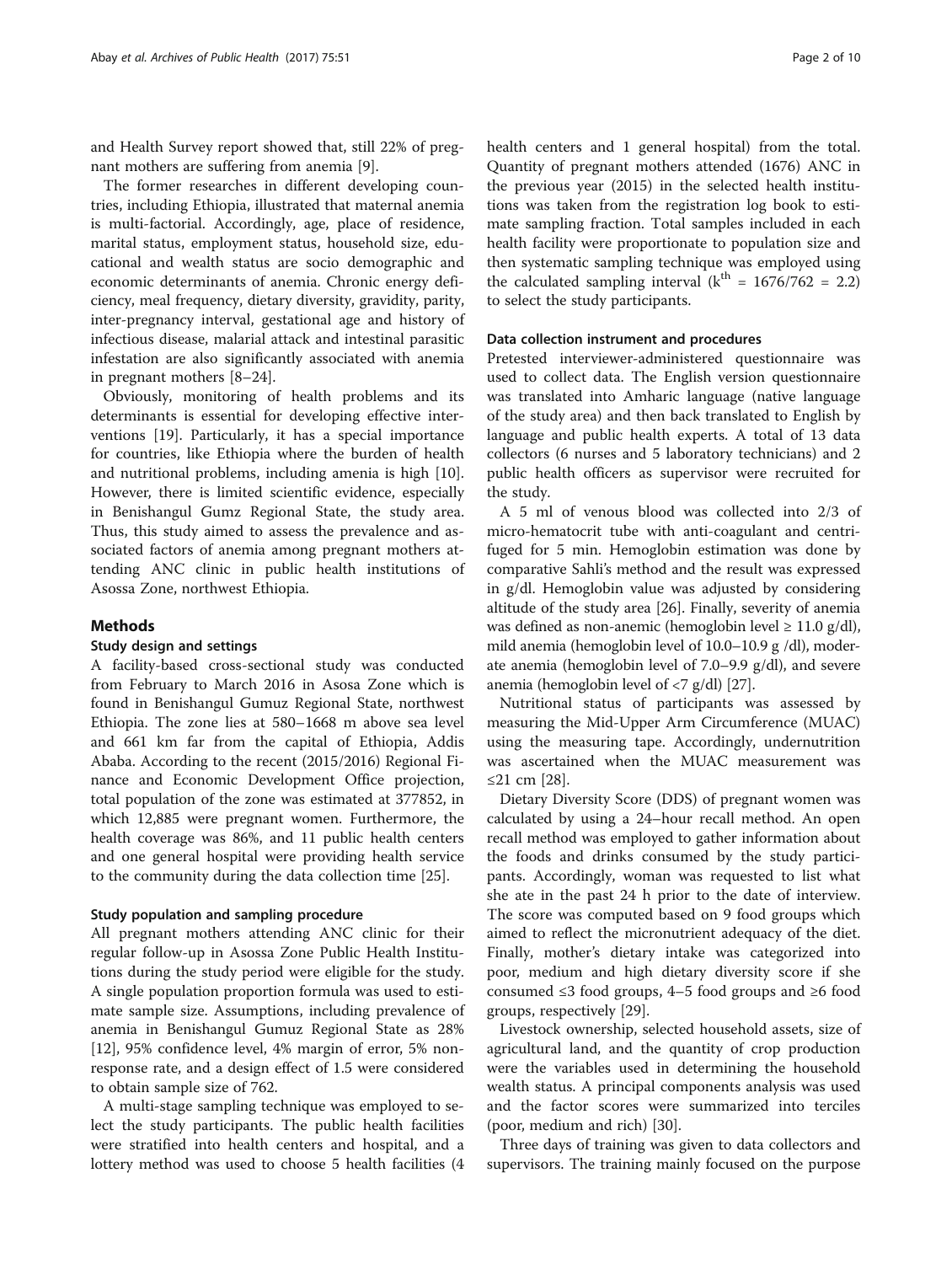of the study, techniques of interview, and important ethical issues of the research project. Pretest was done on 5% of the total sample out of the study area, Abrhamo Health Center. During pre-test, the applicability of data collection procedures and tools were evaluated. Regularly all questioners were checked for completeness, clarity and consistency by the supervisors and investigators.

## Data processing and analysis

Data were entered into EPI INFO version 7 and analyzed using the Statistical Package for Social Sciences (SPSS) version 20. Descriptive statistics, including frequencies and proportions were used to summarize variables. A binary logistic regression model was used to identify factors associated with anemia. Variables with a P-value of <0.2 in the bivariate analysis were exported to the multivariate analysis to control the possible effect of confounders. The Adjusted Odds Ratio (AOR) with a 95% confidence level was estimated to show the strength of association, and a  $P$ -Value of <0.05 was used to declare the statistical significance in the multivariate analysis.

## Results

### Socio-demographic and economic characteristics

A total of 761 pregnant mothers were participated in this study giving a response rate of 99.9%. The median age was 25.0 year with an inter-quartile range of 7.0 year. Three-fourth (76.5%) of the study participants were urban inhabitants (Table 1).

## Prevalence of anemia, dietary habit, and health related characteristics

More than half (56.8%) of the study participants had 3 meals per a day. About 62.2% of study subjects ate meat at least once per week. One-quarter (25.4%) of women had high DDS and about 85.5% were well nourished (Table [2](#page-3-0)). Half (45.9%) of the pregnant mothers were found at third trimester of pregnancy. Majority of (77.1%) the study participants had history of closed inter-pregnancy interval (less than two years) and 13.4% had history of repeated malaria infection (Table [3](#page-3-0)).

About 31.8% [95% CI: 28.9, 35.5] of pregnant mothers were anemic in the study area, of which 54.0% were moderately anemic. After adjustments were done for altitude, the median hemoglobin level was 11.80 g/dl and the Inter-Quartile Range was 2.0 g/dl (Fig. [1\)](#page-4-0).

## Factors associated with anemia

In the multivariate logistic regression analysis, age of the mother, household size, meat, soft drink and fruit consumption, DDS, nutritional status, gestational age and inter-pregnancy interval were independently and significantly associated with anemia.

| Characteristics         | Frequency | Percent |
|-------------------------|-----------|---------|
| Age (in years)          |           |         |
| < 20                    | 76        | 10.0    |
| $20 - 24$               | 247       | 32.5    |
| $25 - 29$               | 264       | 34.7    |
| $30 - 34$               | 126       | 16.6    |
| $\geq 35$               | 48        | 6.3     |
| Religion                |           |         |
| Muslims                 | 368       | 48.4    |
| Orthodox                | 301       | 39.6    |
| Protestant              | 92        | 12.0    |
| Place of residence      |           |         |
| Urban                   | 582       | 76.5    |
| Rural                   | 179       | 23.5    |
| Ethnicity               |           |         |
| Berta                   | 215       | 28.3    |
| Shinasha                | 56        | 7.4     |
| Amhara                  | 256       | 33.6    |
| Oromo                   | 164       | 21.6    |
| Tigre                   | 43        | 5.7     |
| Others                  | 27        | 3.5     |
| Marital status          |           |         |
| Married                 | 727       | 95.5    |
| Unmarried <sup>a</sup>  | 34        | 4.5     |
| Educational status      |           |         |
| No formal education     | 333       | 43.8    |
| Primary education       | 107       | 14.1    |
| Secondary education     | 123       | 16.2    |
| Certificate and above   | 198       | 26.0    |
| Employment status       |           |         |
| House wife              | 503       | 66.1    |
| Government employee     | 194       | 25.5    |
| Self employed           | 46        | 6.0     |
| Others                  | 18        | 2.4     |
| Family size             |           |         |
| $\leq$ 2                | 252       | 33.1    |
| $3 - 5$                 | 398       | 52.3    |
| $\geq 6$                | 111       | 14.6    |
| Household wealth status |           |         |
| Poor                    | 208       | 27.4    |
| Medium                  | 319       | 41.9    |
| Rich                    | 234       | 30.7    |

<sup>a</sup>single, divorced and widowed

Table 1 Socio–demographic and economic characteristics of pregnant mothers attending antenatal care clinic in Asossa Zone Public Health Institutions, northwest Ethiopia, 2016

 $(n = 761)$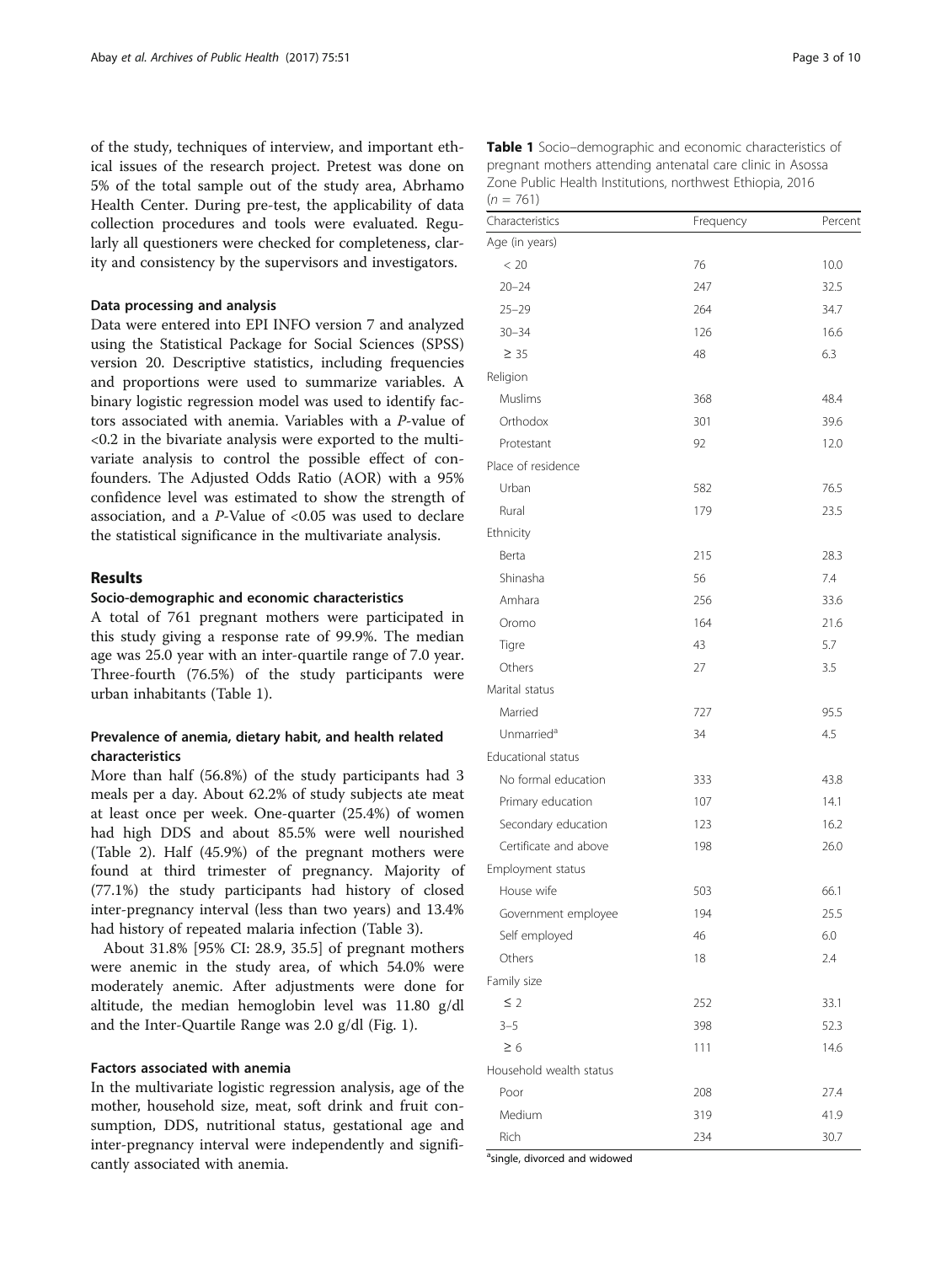<span id="page-3-0"></span>Table 2 Dietary pattern and nutritional status related characteristics of pregnant mothers attending antenatal care clinic in Asossa Zone Public Health Institutions, northwest Ethiopia, 2016 ( $n = 761$ )

| Characteristics                             | Frequency | Percent |
|---------------------------------------------|-----------|---------|
| Meal frequency per day                      |           |         |
| $\geq$ 4 times                              | 237       | 31.1    |
| 3 times                                     | 432       | 56.8    |
| $\leq$ 2 times                              | 92        | 12.1    |
| Frequency of meat consumption per week      |           |         |
| $\geq$ Once per week                        | 473       | 62.2    |
| None                                        | 288       | 37.8    |
| Tea/coffee consumption per day              |           |         |
| Yes                                         | 726       | 95.4    |
| No                                          | 35        | 4.6     |
| Consumption of soft drinks per week         |           |         |
| $\geq$ Once per week                        | 544       | 71.5    |
| Never                                       | 217       | 28.5    |
| Fruit consumption per week                  |           |         |
| Greater than twice per week                 | 183       | 24.0    |
| Twice per week                              | 260       | 34.2    |
| Once per week                               | 196       | 25.8    |
| Once per month                              | 122       | 16.0    |
| Egg consumption per week                    |           |         |
| Every day                                   | 23        | 3.0     |
| Once per week                               | 230       | 30.2    |
| More than or equal to twice per week        | 137       | 18.0    |
| Once per month                              | 154       | 20.2    |
| None                                        | 217       | 28.5    |
| Milk and milk products consumption per week |           |         |
| More than once per day                      | 25        | 3.3     |
| Once per day                                | 75        | 9.9     |
| Once per week                               | 320       | 42.0    |
| None                                        | 341       | 44.8    |
| Staple food of the family                   |           |         |
| Injera                                      | 621       | 81.6    |
| Porridge                                    | 140       | 18.4    |
| Dietary Diversity Scores                    |           |         |
| Poor                                        | 191       | 25.1    |
| Medium                                      | 377       | 49.5    |
| High                                        | 193       | 25.4    |
| MUAC Measurement                            |           |         |
| ≤ 21 cm                                     | 110       | 14.5    |
| $\geq$ 22 cm                                | 651       | 85.5    |

| Table 3 Health care related characteristics of pregnant women |
|---------------------------------------------------------------|
| attending antenatal care clinic in Asossa Zone Public Health  |
| Institutions, northwest Ethiopia, 2016 ( $n = 761$ )          |

| Variables                                        | Frequency | Percent |
|--------------------------------------------------|-----------|---------|
| Gravidity of the mother                          |           |         |
| One                                              | 255       | 33.5    |
| Two                                              | 212       | 27.9    |
| Three and above                                  | 294       | 38.6    |
| Parity of the mother                             |           |         |
| Null-parous                                      | 260       | 34.2    |
| Para-One and Two                                 | 212       | 27.9    |
| Para-Three and above                             | 289       | 38.0    |
| Gestational age                                  |           |         |
| First trimester                                  | 154       | 20.2    |
| Second trimester                                 | 258       | 33.9    |
| Third trimester                                  | 349       | 45.9    |
| Inter pregnancy interval in years                |           |         |
| < 2                                              | 587       | 77.1    |
| $\geq$ 2                                         | 174       | 22.9    |
| History of abortion                              |           |         |
| Yes                                              | 48        | 6.3     |
| No                                               | 713       | 93.7    |
| History of repeated malaria infection            |           |         |
| Yes                                              | 102       | 13.4    |
| No                                               | 659       | 86.6    |
| History of chronic illness                       |           |         |
| Yes                                              | 19        | 2.5     |
| No                                               | 742       | 97.5    |
| Intestinal parasite infestation in past one week |           |         |
| Yes                                              | 7         | 1.0     |
| No                                               | 754       | 99.0    |
| Iron- folate supplementation                     |           |         |
| Yes                                              | 647       | 85.0    |
| No                                               | 114       | 15.0    |

In this study, the odds of developing anemia were 4.27 higher among mother who belonged to a household size of ≥6 as compared to mothers living in a household size of ≤2 [AOR = 4.27, 95 % CI: 1.58, 11.45]. The likelihood of having anemia was 80% higher among mothers who did not eat meat in the past 1-week (prior to the date of survey) compared to those who ate at least once per week [AOR = 1.80, 95 % CI: 1.11, 2.91].

The odds of anemia were 66% less in mothers aged 25–29 years when compared to those aged <20 years [AOR = 0.34, 95% CI: 0.14, 0.86]. Also, the lesser odds of anemia were detected in mothers who had DDS of 4– 5 [AOR = 0.58, 95% CI: 0.38, 0.93] and inter pregnancy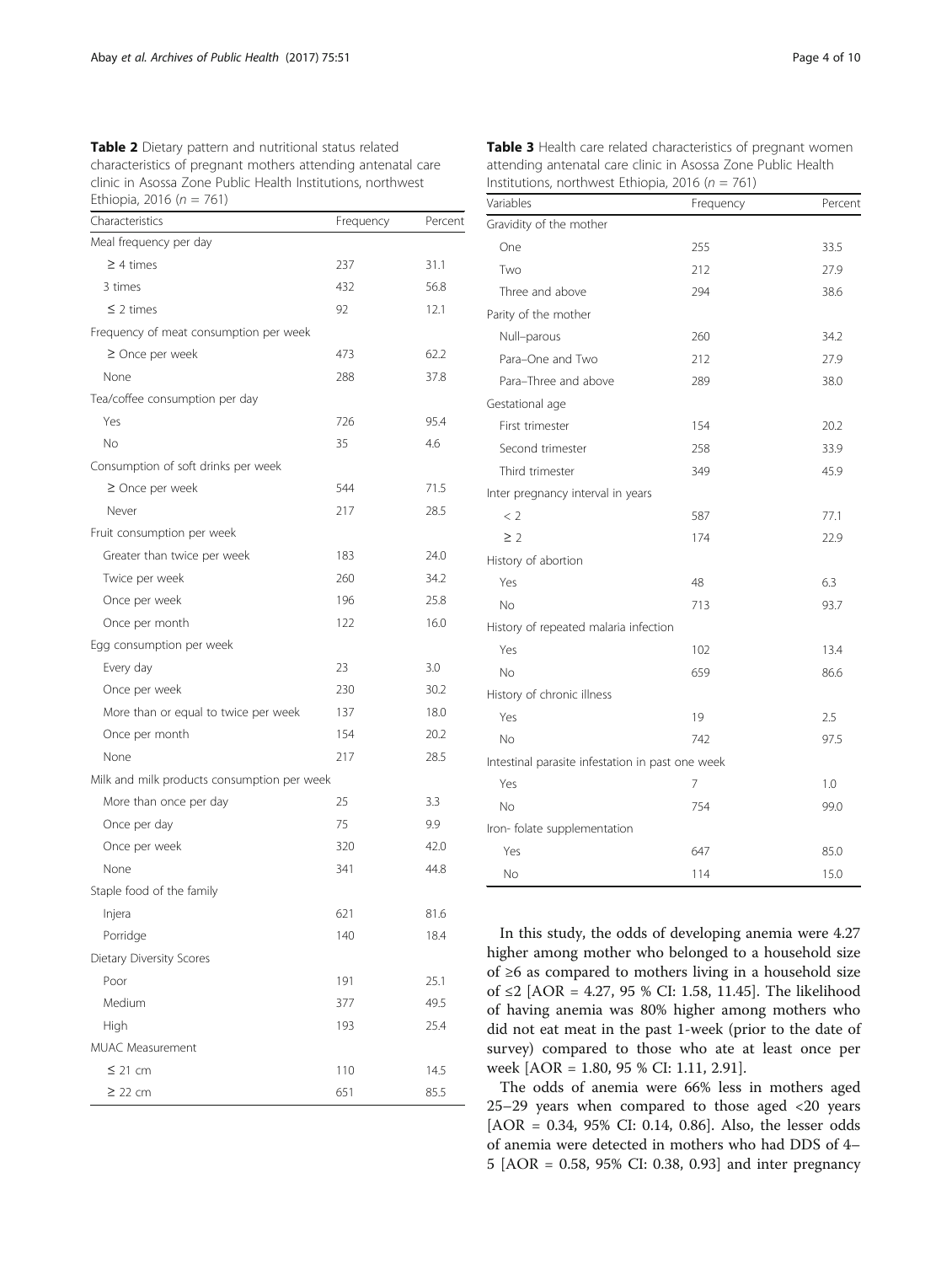<span id="page-4-0"></span>

interval of ≥2 years [AOR = 0.59, 95% CI: 0.34, 0.99]. Similarly, the odds of having anemia were 67% less among mothers found in the third trimester of pregnancy compared to those found in the first trimester of pregnancy [AOR = 0.33, 95% CI: 0.20, 0.57].

Soft drink consumption was also significantly associated with anemia. The odds of developing anemia were near to two times higher among mothers without history of weekly soft drink consumption compared to their counterparts [AOR =1.96, 95% CI: 1.19, 3.23]. Those pregnant mothers who did not consume fruit at least once per week were found at higher odds of developing anemia [AOR = 3.29, 95% CI: 1.59, 6.82]. Finally, the likelihood of anemia was 7.38 times higher in undernourished mothers (MUAC  $\leq$ 21 cm) compared to well-nourished ones [AOR = 7.38, 95% CI: 4.22,12.91] (Table [4\)](#page-5-0).

## **Discussion**

The burden of prenatal anemia is widely recognized as a major public health problem throughout the world, particularly in developing countries [[8\]](#page-8-0). Because of blood volume expansion and increased iron demand of the fetus and the mother, hemoglobin level altered dramatically during the course of pregnancy [\[27\]](#page-8-0).

This study noted that, the prevalence of anemia was 31.8% which confirmed the moderate public health significance of the problem. This finding was comparable with the former study from Ethiopia (27.8%) [[13\]](#page-8-0) and other developing countries, such as, Brazil (28.1%) [[23](#page-8-0)] and Uganda (29.1%) [\[19](#page-8-0)]. The result was slightly higher than the previous local reports (16.6–22%) [\[9](#page-8-0), [12, 31](#page-8-0)]. However, this report was lower than another study from Ethiopia (53.9%) [\[32](#page-8-0)] and Nigeria (54.5%) [[33\]](#page-8-0), Ghana (57.1%) [[20\]](#page-8-0), Burkina Faso (61%) [\[34\]](#page-8-0) and Uganda (63.1%) [[35\]](#page-8-0). The variation in the burden of anemia between the current and latter study settings could be related to disparities in occurrence of malaria and hookworm infestation. An increased magnitude of malaria [[32, 34\]](#page-8-0) and other febrile illness [\[33](#page-8-0)] and intestinal parasitic infestation [[20, 32\]](#page-8-0) are reported in the former studies. Febrile illnesses, including malaria, and parasitic infestation are correlated with reduced blood hemoglobin level [\[20, 32](#page-8-0), [33\]](#page-8-0). Furthermore, higher utilization of ironfolate supplementation might explain the lower prevalence of anemia in the study area compared to what was reported in Nigeria [\[33](#page-8-0)] and Burkina Faso [\[34](#page-8-0)].

The result of multivariate analysis showed that, mothers age was significantly associated with anemia; the likelihood of developing anemia was lower among women aged 25–29 and 30–34 years compared to those aged <20 years. Similar findings were also reported by other studies, for instance Ethiopia [\[36\]](#page-8-0), Uganda [\[18](#page-8-0)], Ghana [\[20](#page-8-0)], Thailand [[37\]](#page-8-0), and Turkey [\[38](#page-8-0)]. A former study also demonstrated that anemia is the common nutritional problem in teenage pregnancy [\[39\]](#page-8-0). Obviously, adolescence (10–19 years) is a state of rapid growth and development [[40\]](#page-8-0) which ultimately increases iron requirement (2.2 mg iron/day) by a fold compared to the preadolescent period (6–9 years) (0.7–0.9 mg iron/day) [[41\]](#page-8-0). Unfortunately, if an adolescent girl becomes pregnant, the mother and fetus will compute for nutrients to support their rapid growth which in turn increases her vulnerability for anemia [\[42](#page-8-0), [43](#page-8-0)].

Similarly, the higher likelihood of developing anemia was noted among mothers from the larger  $(\geq 6)$  family size compared to those from a smaller  $(\leq 2)$  family size. This finding was supported by the previous reports elsewhere; Ethiopia [[12](#page-8-0)], Brazil [\[23](#page-8-0)] and India [\[44\]](#page-8-0). Most of the time large family size is associated with low socioeconomic status of the household, for that reason little resources may be available to nourish the entire family members. Additionally, large family size is a strong indicator for closed birth spacing, which in turn affects maternal hemoglobin status [\[45](#page-8-0)].

Lack of meat consumption in the previous 1-week was significantly associated with higher odds prenatal anemia. This report was consistent with the reports from Ethiopia [[15](#page-8-0), [46\]](#page-8-0), Pakistan [\[8](#page-8-0)], Turkey [[38](#page-8-0)] and Vietnam [\[47\]](#page-8-0). Meat is a rich source of hem-iron which has better bioavailability compared to non-heme-iron, form of iron majorly obtained from plant based food groups [\[15, 48](#page-8-0)], On the other hand, hem-iron enhances absorbability of non-hem iron [\[49\]](#page-9-0).

Furthermore, vitamin–C, a chief reducing equivalent, enhances absorption of iron in the gastrointestinal mucosa [[50](#page-9-0)]. Given that, poor consumption of Vitamin-C rich food (fruits and vegetables) increases risk of developing anemia. In line to this fact, this study showed that the odds of anemia were increased among mothers who had no fruit intake in the previous week prior to date of data collection. Parallel findings were also reported from Pakistan [[8\]](#page-8-0) and Turkey [[38\]](#page-8-0).

This study also noted that the likelihood of having anemia was lower among mothers with diversified diet. Similar results were also reported from Ethiopia [\[31](#page-8-0)],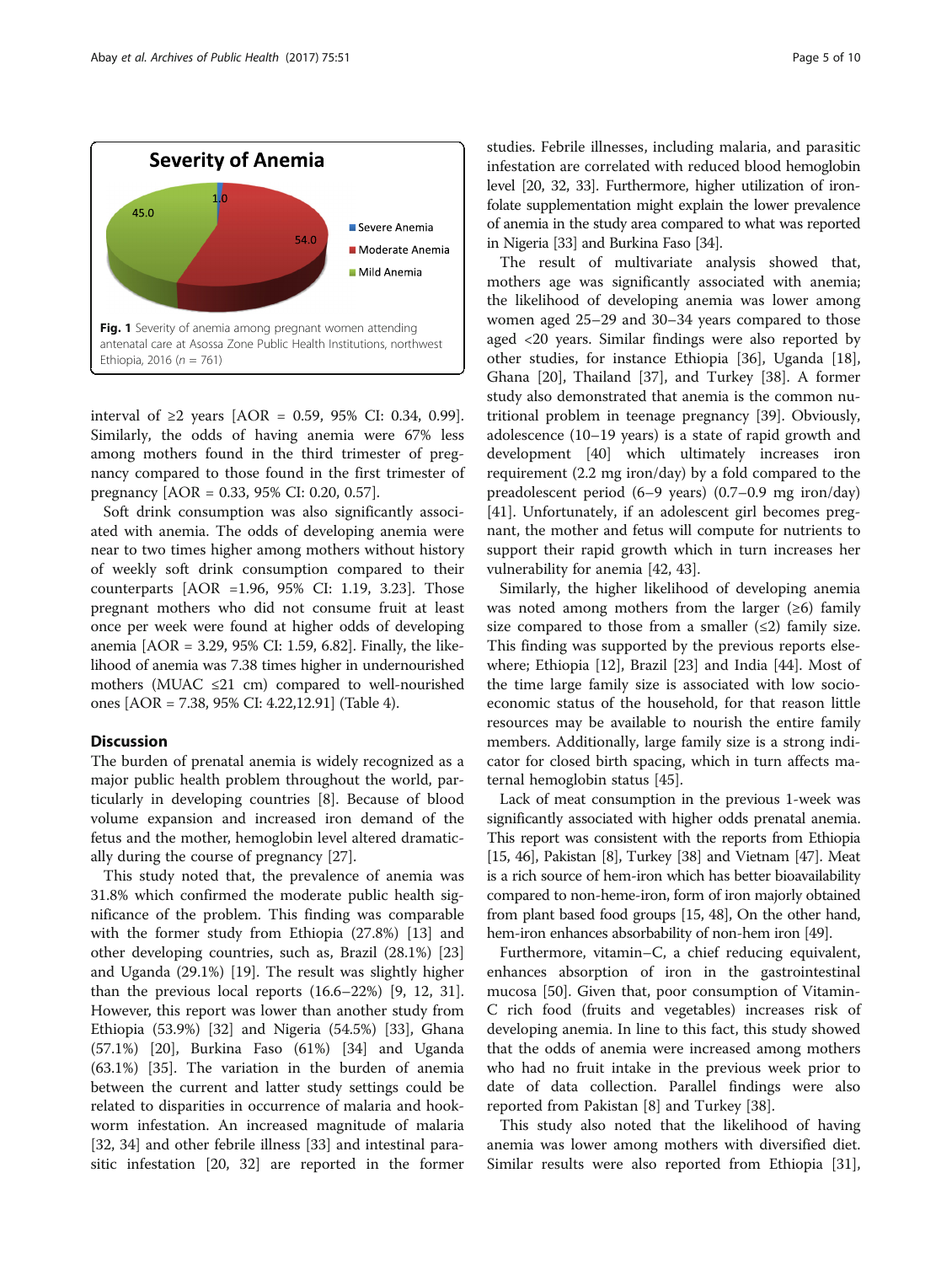| Variables                           | Anemia         |             | COR (95% CI)          | AOR (95%CI)                       |
|-------------------------------------|----------------|-------------|-----------------------|-----------------------------------|
|                                     | Yes (#)        | $No$ $(\#)$ |                       |                                   |
| Mother age in years                 |                |             |                       |                                   |
| < 20                                | 30             | 46          | 1.00                  | 1.00                              |
| $20 - 24$                           | 72             | 175         | 0.63 (0.37,1.08)      | $0.63$ $(0.31, 1.27)$             |
| $25 - 29$                           | 73             | 191         | 0.59 (0.344, 0.99)    | $0.39$ (0.18, 0.85) <sup>*</sup>  |
| $30 - 34$                           | 43             | 83          | 0.79 (0.44, 1.43)     | $0.34$ (0.14, 0.86) <sup>*</sup>  |
| $\geq$ 35                           | 24             | 24          | 1.53 (0.74, 3.18)     | 0.47(0.15, 1.49)                  |
| Educational status                  |                |             |                       |                                   |
| No formal education                 | 139            | 194         | 2.50 (1.68, 3.74)     | $0.67$ $(0.32, 1.40)$             |
| Primary education (1-8)             | 33             | 74          | 1.56 (0.92, 2.65)     | 0.93 (0.42, 2.03)                 |
| Secondary education (9-12)          | 26             | 97          | 0.94(0.54, 1.62)      | 0.98 (0.46, 2.10)                 |
| Certificate and above               | 44             | 154         | 1.00                  | 1.00                              |
| Employment status                   |                |             |                       |                                   |
| House wife                          | 179            | 324         | 1.00                  | 1.00                              |
| Government employee                 | 49             | 145         | 0.61 (0.42, 0.89)     | 0.93 (0.48, 1.82)                 |
| Self employed                       | 12             | 34          | 0.64 (0.32, 1.23)     | 1.63 (0.72, 3.73)                 |
| Others                              | $\overline{2}$ | 16          | 0.23 (0.05, 0.99)     | 0.78 (0.16, 3.88)                 |
| Marital status                      |                |             |                       |                                   |
| Currently married                   | 226            | 501         | 1.00                  | 1.00                              |
| Currently unmarried                 | 16             | 18          | 1.97(0.99, 3.94)      | 2.25 (0.94, 5.36)                 |
| Residence                           |                |             |                       |                                   |
| Urban                               | 158            | 424         | 1.00                  | 1.00                              |
| Rural                               | 84             | 95          | 2.37(1.68, 3.35)      | 0.66 (0.33,1.30)                  |
| Household size                      |                |             |                       |                                   |
| $\leq$ 2                            | 52             | 200         | 1.00                  | 1.00                              |
| $3 - 5$                             | 132            | 266         | 1.91(1.32, 2.76)      | 2.30 (1.06, 4.99)*                |
| $\geq 6$                            | 58             | 53          | 4.21(2.60, 6.81)      | $4.27(1.58, 11.50)$ **            |
| Household Wealth status             |                |             |                       |                                   |
| Poor                                | 80             | 128         | 1.00                  | 1.00                              |
| Medium                              | 81             | 238         | $0.55$ $(0.37, 0.79)$ | $0.77$ $(0.47, 1.28)$             |
| Rich                                | 81             | 153         | 0.85(0.58, 1.25)      | 1.44 (0.79, 2.62)                 |
| Meal frequency per day              |                |             |                       |                                   |
| $\geq 4$ Times                      | 53             | 184         | 1.00                  | 1.00                              |
| 3 Times                             | 144            | 288         | 1.74 (1.21, 2.50)     | $0.68$ $(0.42, 1.11)$             |
| 2 Times                             | 47             | 45          | 3.32 (2.00, 5.54)     | 0.94 (0.45, 1.96)                 |
| Meat consumption per week           |                |             |                       |                                   |
| $\geq$ Once per week                | 114            | 359         | 1.00                  | 1.00                              |
| None                                | 128            | 160         | 2.52 (1.84, 3.45)     | $1.80(1.11, 2.91)^{*}$            |
| Drinking of soft beverages per week |                |             |                       |                                   |
| $\geq$ Once per week                | 133            | 411         | 1.00                  | 1.00                              |
| None                                | 109            | 108         | 3.12 (2.24, 4.34)     | $1.96$ (1.19, 3.23) <sup>**</sup> |
| Fruit consumption per week          |                |             |                       |                                   |
| > Twice per week                    | 30             | 153         | 1.00                  | 1.00                              |

<span id="page-5-0"></span>Table 4 Factors associated with anemia among pregnant mothers attending antenatal care clinic in Asossa Zone Public Health Institutions, northwest Ethiopia, 2016 ( $n = 761$ )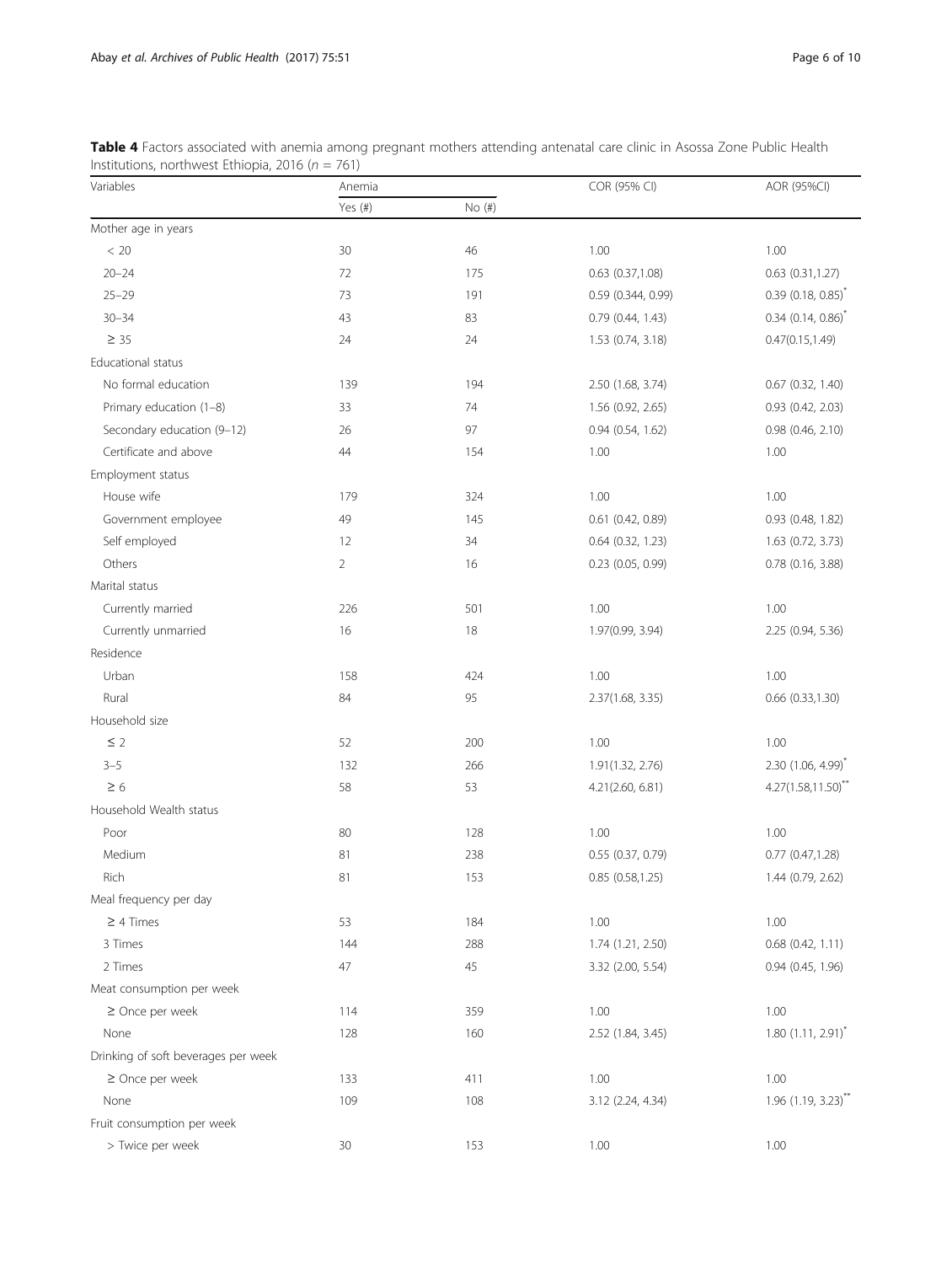Table 4 Factors associated with anemia among pregnant mothers attending antenatal care clinic in Asossa Zone Public Health Institutions, northwest Ethiopia, 2016 ( $n = 761$ ) (Continued)

| Twice per week                        | 57  | 203 | 1.43 (0.88, 2.34)     | 1.01 (0.57, 1.79)                 |
|---------------------------------------|-----|-----|-----------------------|-----------------------------------|
| Once per week                         | 72  | 124 | 2.96 (1.82, 4.82)     | $2.14$ (1.20, 3.81) <sup>*</sup>  |
| None                                  | 83  | 39  | 10.9 (6.29,18.73)     | 3.29 (1.59, 6.82)**               |
| Egg consumption per week              |     |     |                       |                                   |
| Every day                             | 3   | 20  | 1.00                  | 1.00                              |
| Once per week                         | 62  | 168 | 2.46 (0.71, 8.57)     | 2.43 (0.63, 9.34)                 |
| $\ge$ Twice per week                  | 26  | 111 | 1.56 (0.43, 5.65)     | 1.73 (0.43, 6.87)                 |
| Once per month                        | 77  | 77  | 6.67(1.90, 23.36)     | 2.35 (0.58, 9.54)                 |
| Never                                 | 74  | 143 | 3.45 (0.99,11.99)     | 1.44 (0.36, 5.80)                 |
| Staple foods of the family            |     |     |                       |                                   |
| Injera                                | 180 | 441 | 1.00                  | 1.00                              |
| Porridge                              | 62  | 78  | 1.95 (1.34, 2.84)     | 1.33 (0.71, 2.49)                 |
| Dietary Diversity Score               |     |     |                       |                                   |
| Poor                                  | 89  | 102 | 1.00                  | 1.00                              |
| Medium                                | 94  | 283 | $0.38$ (0.26, 0.55)   | $0.58$ (0.36, 0.93) <sup>*</sup>  |
| High                                  | 59  | 134 | 0.51(0.33, 0.77)      | 1.03 (0.59, 1.80)                 |
| MUAC measurement                      |     |     |                       |                                   |
| $\leq$ 21 cm                          | 81  | 29  | 8.50 (5.37,13.47)     | 7.38 (4.20, 12.90)***             |
| $\geq$ 22 cm                          | 161 | 490 | 1.00                  | 1.00                              |
| Gravidity of the mother               |     |     |                       |                                   |
| Gravida-One                           | 58  | 197 | 1.00                  | 1.00                              |
| Gravida-Two                           | 70  | 142 | 1.67(1.11, 2.52)      | 0.46 (0.07, 2.79)                 |
| Gravida-Three and above               | 114 | 180 | 2.15 (1.48, 3.13)     | 0.51(0.06, 4.54)                  |
| Parity of the mother                  |     |     |                       |                                   |
| Null-Parous                           | 57  | 203 | 1.00                  | 1.00                              |
| Para-One to Two                       | 72  | 140 | 1.83(1.22, 2.76)      | 3.98 (0.61, 25.98)                |
| Para-Three and above                  | 113 | 176 | 2.29 (1.57, 3.33)     | 3.54 (0.37, 34.25)                |
| Gestational age in (trimester)        |     |     |                       |                                   |
| 1st Trimester                         | 70  | 84  | 1.00                  | 1.00                              |
| 2nd Trimester                         | 88  | 170 | $0.62$ (0.41, 0.94)   | 0.61(0.36, 1.04)                  |
| 3rd Trimester                         | 84  | 265 | $0.38$ $(0.23, 0.57)$ | $0.33$ (0.2, 0.57) <sup>***</sup> |
| Birth interval in (years)             |     |     |                       |                                   |
| < 2                                   | 201 | 386 | 1.00                  | 1.00                              |
| $\geq$ 2                              | 41  | 133 | $0.59$ (0.40, 0.87)   | $0.59$ (0.34, 0.99) <sup>*</sup>  |
| History of repeated malaria infection |     |     |                       |                                   |
| Yes                                   | 43  | 59  | 1.00                  | 1.00                              |
| No                                    | 199 | 460 | 0.59 (0.39, 0.91)     | 1.19 (0.68,2.09)                  |

Note:\* P–value <0.05; \*\* P–value <0.01; \*\*\* P –value <0.00

Pakistan [\[8](#page-8-0)], and Turkey [[38\]](#page-8-0). Dietary diversification, a proxy indicator of micronutrient adequacy of the diet, has special importance for the countries, like Ethiopia, in which the dietary habit of the population is relied on the monotonous cereal based food [[51](#page-9-0)]. Cereals are energy dense, but poor in micronutrients.

This study illustrated that, drinking of soft beverages at least once per week was associated with reduced odds anemia. The result was in agreement with the earlier studies [[35](#page-8-0), [52\]](#page-9-0). Despite acidic beverages improve iron absorption, some of beverages containing tannin and caffeine are known to inhibit iron absorption [\[32\]](#page-8-0). Therefore, the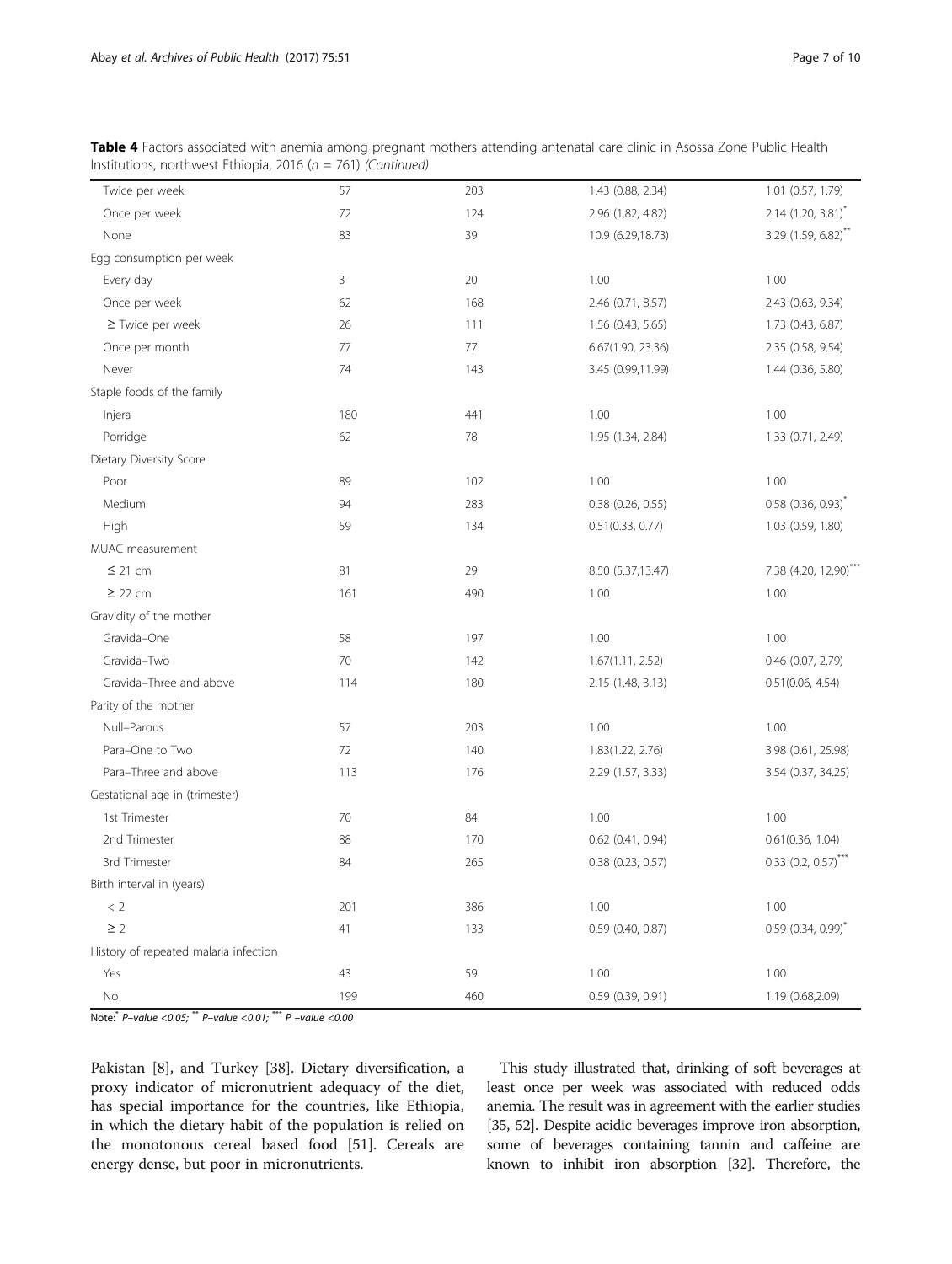relationship between soft drinks and anemia needs further investigation.

The odds developing anemia were higher among undernourished (MUAC  $\leq$  21 cm) mothers. The finding was supported by studies done in developing countries, such as Ethiopia [[14\]](#page-8-0), Kenya [[53](#page-9-0)], India [\[54\]](#page-9-0), and Nepal [[55\]](#page-9-0). Pregnancy is the most nutritionally demanding time in a woman's life, which increases the vulnerability of mothers for poor micronutrient reserve, including iron [[51\]](#page-9-0). In addition, undernutrition impaired production of iron transport proteins and increased depletion of stored iron which in turn causes anemia [[32,](#page-8-0) [56\]](#page-9-0).

The risk of maternal nutritional depletion also increases with closed birth intervals and repeated pregnancies. Therefore, mothers need adequate time to restore nutritional reserve until the next pregnancy [\[57](#page-9-0)]. Mothers attain good nutritional status, including iron, when there is a gap of at least 2 years between consecutive pregnancies [[58, 59\]](#page-9-0). In line to this fact, this study showed lower odds of developing anemia among women with greater than or equal to 2 years of inter-pregnancy interval compared to their counterparts. The finding was consistent with the previous studies in Ethiopia [\[60](#page-9-0)], Nepal [[24\]](#page-8-0) and India [[61](#page-9-0), [62](#page-9-0)].

The lower odds of anemia were also detected in the third trimester of pregnancy compared to those who were in the first trimester of pregnancy. However, it is not in line with the former local [\[13](#page-8-0)–[15, 31,](#page-8-0) [63](#page-9-0)] and abroad reports of developing countries [\[8,](#page-8-0) [64](#page-9-0)]. Obviously, the risk of anemia increases with advancement of trimester of pregnancy [[60](#page-9-0)]. Hemoglobin concentration starts declining during first trimester and reaches to lowest level during second trimester and rises again at the third trimester of pregnancy [[28\]](#page-8-0). This might explain the lower odds of anemia in the third trimester of pregnancy in the current study. Moreover, most of the pregnant women starts to attend antenatal care in the second trimester of pregnancy and iron-folate supplementation is also given which in turn reduces mother's nutritional depletion for iron.

This study investigated the burden of anaemia in the wider study area. However, some of the limitations ought to be taken into account. Cross–sectional nature of this study may not show temporal relationship between the dependent and independent variables. Moreover, ascertainment of repeated malaria infection was relied on the memory/information given by study participants, which might be subjected to recall bias.

## Conclusions

The study revealed that, the burden of prenatal anemia is high and exists as moderate public health concern in Assosa Zone. In addition, prenatal anemia was majorly associated with socio-demographic and nutrition related factors. Therefore, improving dietary diversity, meat, energy, and fruit consumption are critical to mitigate maternal anemia. It is also important to strengthen measures aiming to address early pregnancy and closed birth interval.

#### Abbreviations

ANC: Antenatal care; AOR: Adjusted odds ratio; CI: Confidence interval; COR: Crude odds ratio; DDS: Dietary Diversity Score; MUAC: Mid-Upper Arm Circumference; SD: Standard deviation; SPSS: Statistical Package for Social Sciences

#### Acknowledgments

First of all, the authors would like to express their sincere gratitude to study subjects for their willingness to participate in the study. The authors' heartfelt thanks will also go to Benishangul Gumuz Regional State Health Department for the financial support.

#### Funding

No funding was obtained for this study.

#### Availability of data and materials

All the required data is available in the main paper.

#### Authors' contributions

Designed the experiments: AA. Approved the proposal with some revisions: HWY AT EG. Performed the experiments: AA HWY AT EG. Analyzed the data: AA HWY. Wrote the manuscript: HWY AT EG. All authors read and approved the manuscript.

#### Ethics approval and consent to participate

The study protocol was approved by the Ethical Review Board of the University of Gondar. Ethical clearance was submitted to Benishangul Gumuz Regional Health Bureau Research and Technology Transfer Department. The letter of permission from Research and Technology Transfer Department was submitted to the Asossa Zonal Health Department and to the selected health institutions where the actual data collection was undertaken. The purpose of the study was explained and written informed consent was secured from each study participant. The right of a participant to withdraw from the study at any time, without any precondition was disclosed unequivocally. Moreover, the confidentiality of information obtained was guaranteed by all data collectors and investigators using code numbers rather than personal identifiers and by keeping the data locked. Those study participants with confirmed anemia were referred and linked to responsible health care professionals working in the selected health institutions.

#### Consent for publication

Not applicable.

#### Competing interests

The authors declare that they have no competing interests.

#### Publisher's Note

Springer Nature remains neutral with regard to jurisdictional claims in published maps and institutional affiliations.

#### Author details

<sup>1</sup>Maternal and Child Health Core Process, Asossa Zonal Health Department Asossa, Ethiopia. <sup>2</sup>Department of Human Nutrition, Institute of Public Health College of Medicine and Health Sciences, University of Gondar, Gondar, Ethiopia. <sup>3</sup> Department of Epidemiology and Biostatistics, Institute of Public Health, College of Medicine and Health Sciences, University of Gondar, Gondar, Ethiopia.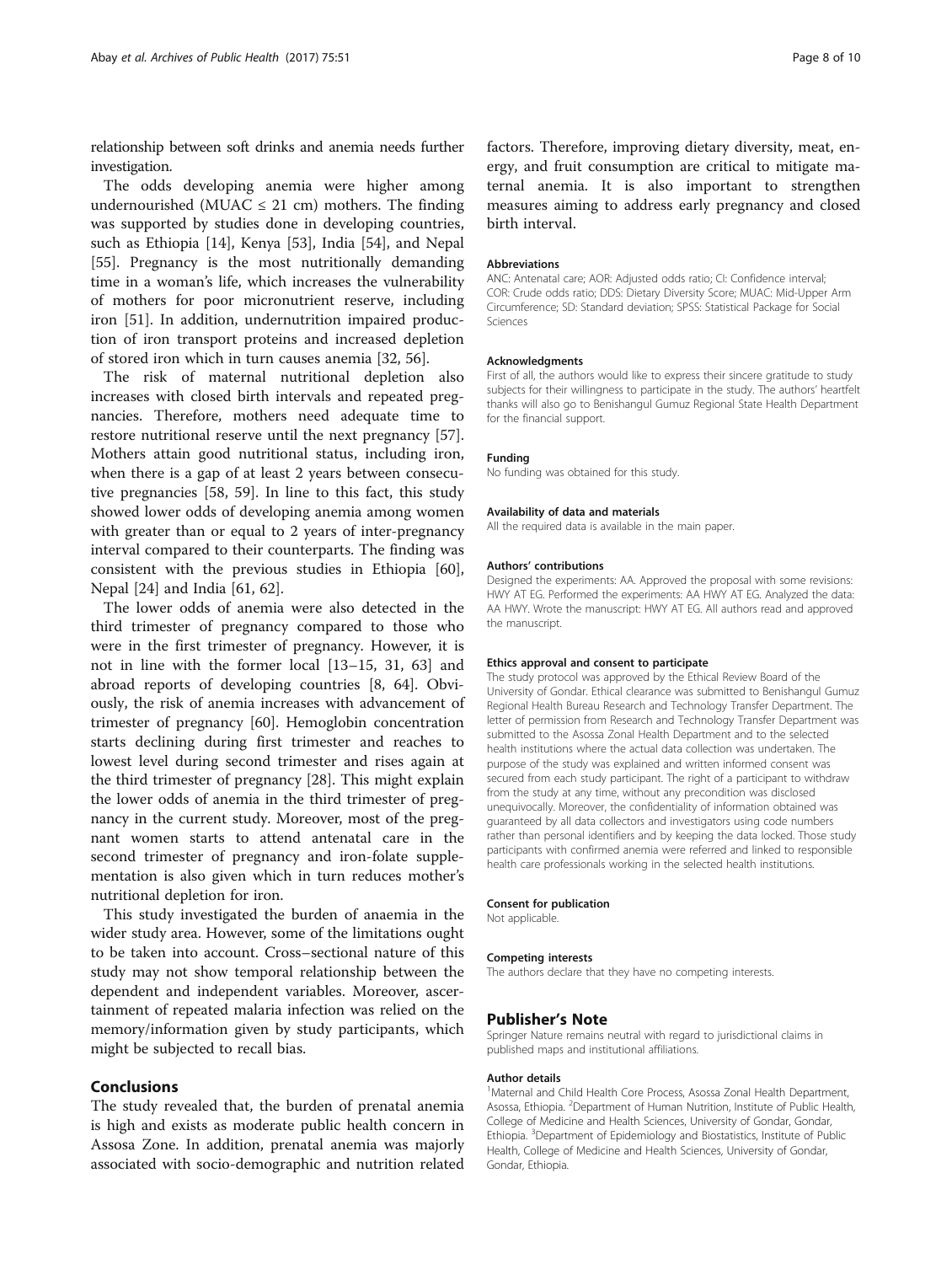## <span id="page-8-0"></span>Received: 15 November 2016 Accepted: 5 July 2017 Published online: 06 November 2017

#### References

- 1. Turgeon ML. Philadelphia (PA): Lippincott Williams and Wilkins; 2005. In: Clinical hematology: theory and procedures. 4th ed. p. 90, 113, 146- 148, 151,172–183, 113-14, 495-497.
- 2. WHO. The global prevalence of anemia in 2011. Geneva: World Health Organization; 2015.
- 3. Awasthi S, Das R, Verma T, Vir S. Anemia and Undernutrition among preschool children in Uttar Pradesh, India. Indian Pediatr. 2003;40:985–90.
- Awan MM, Akbar MA, Khan MI. A study of anemia in pregnant women of railway colony, Multan Pakistan. J Med Res. 2004;43 No. 1:1–6.
- 5. Karaoglu L, Pehlivan E, Egri M, Deprem C, Gunes G, Genc FM, et al. The prevalence of nutritional anemia in pregnancy in an east Anatolian province, Turkey. BMC Public Health. 2010;10(329) doi:[10.1186/1471-2458-10-](http://dx.doi.org/10.1186/1471-2458-10-329) [329.](http://dx.doi.org/10.1186/1471-2458-10-329)
- 6. Chowdhury HA, Ahmed KR, Jebunessa F, Akter J, Hossain S, Shahjahan M. Factors associated with maternal anemia among pregnant women in Dhaka city. BMC Womens Health. 2015;15(1):77.
- 7. Alem M, Enawgaw B, Gelaw A, Kena T, Seid M, Olkeba Y. Prevalence of anemia and associated risk factors among pregnant women attending antenatal care in Azezo health Center Gondar town, Northwest Ethiopia. J Interdiscipl Histopathol. 2013;1(3):137–44.
- 8. Balarajan Y, Ramakrishnan U, Ozaltin E, Shankar AH, Subramanian SV. Anemia in low-income and middle-income countries. Lancet. 2011; 378(9809):2123–35.
- 9. CSA I. Ethiopia demographic and health survey 2011. Addis Ababa, Ethiopia and Calverton, Maryland: Central Statistical Agency and ICF International. 2012.
- 10. Baig-Ansari N, Badruddin SH, Karmaliani R, Harris H, Jehan I, Pasha O, et al. Anemia prevalence and risk factors in pregnant women in an urban area of Pakistan. Food Nutr Bull. 2008;29(2):132–9.
- 11. Gebre A, Mulugeta A. Prevalence of Anemia and associated factors among pregnant women in north western zone of Tigray, northern Ethiopia: a cross-sectional study. J Nutri Metab. 2015;2015:165430. doi:[10.1155/2015/](http://dx.doi.org/10.1155/2015/165430) [165430](http://dx.doi.org/10.1155/2015/165430).
- 12. Melku M, Addis Z. Prevalence and predictors of maternal Anemia during pregnancy in Gondar, Northwest Ethiopia: An Institutional Based Cross-Sectional Study. Anemia. 2014;2014:108593.
- 13. Alemu T, Umeta M. Reproductive and obstetric factors are key predictors of maternal Anemia during pregnancy in Ethiopia: evidence from demographic and health survey (2011). Anemia. 2015;2015:649815.
- 14. Alene KA, Dohe AM. Prevalence of Anemia and associated factors among pregnant women in an urban area of eastern Ethiopia. Anemia. 2014;2014: 561567. doi:[10.1155/2014/561567.](http://dx.doi.org/10.1155/2014/561567)
- 15. Obse N, Mossie A, Gobena T. Magnitude of anemia and associated risk factors among pregnant women attending antenatal care in Shalla Woreda, west Arsi zone, Oromia region, Ethiopia. Ethiop J Health Sci. 2013;23(2):165–73.
- 16. Kedir H, Berhane Y, Worku A. Khat chewing and restrictive dietary behaviors are associated with anemia among pregnant women in high prevalence rural communities in eastern Ethiopia. PLoS One. 2013;8(11):e78601.
- 17. Lelissa D, Yilma M, Shewalem W, Abraha A, Worku M, Ambachew H, et al. Prevalence of Anemia among women receiving antenatal Care at Boditii Health Center, southern Ethiopia. Clin Med Res. 2015;4(3):79–86.
- 18. Baingana RK, Enyaru JK, Tjalsma H, Swinkels DW, Davidsson L. The etiology of anemia during pregnancy: a study to evaluate the contribution of iron deficiency and common infections in pregnant Ugandan women. Public Health Nutr. 2015;18(8):1423–35.
- 19. Muhangi L, Woodburn P, Omara M, Omoding N, Kizito D, Mpairwe H, et al. Associations between mild-to-moderate anemia in pregnancy and helminthes, malaria and HIV infection in Entebbe, Uganda. Trans R Soc Trop Med Hyg. 2007;101(9):899–907.
- 20. Glover-Amengor M, Owusu WB, Akanmori BD. Determinants of anemia in pregnancy in Sekyere West District, Ghana. Ghana Med J. 2005;39(3):102–7.
- 21. Idowu OA, Mafiana CF, Sotiloye D. Anaemia in pregnancy: a survey of pregnant women in Abeokuta, Nigeria. Afr Health Sci. 2005;5(4):295–9.
- 22. Tandu-Umba B, Mbangama AM. Association of maternal anemia with other risk factors in occurrence of great obstetrical syndromes at university clinics, Kinshasa, DR Congo. BMC Pregnancy Childbirth. 2015;15:183.
- 23. Oliveira AC, Barros AM, Ferreira RC. Risk factors associated among anemia in pregnancy women of network public health of a capital of Brazil Northeastern. Rev Bras Ginecol Obstet. 2015;37(11):505–11.
- 24. Maskey M, Jha N, Poudel S, Yadav D. Anemia in pregnancy and its associated factors: a study from eastern Nepal. Nepal J Epidemiology. 2014:4(4).
- 25. Asossa Zone Health Department. Annual report Health Development Army. Annual report. 2007.
- 26. Sullivan KM, Mei Z, Grummer-Strawn L, Parvanta I. Haemoglobin adjustments to define anaemia. Tropical Med Int Health. 2008;13(10):1267–71.
- 27. WHO. Hemoglobin concentrations for the diagnosis of anemia and assessment of severity. Geneva: World Health Organization, 2011.
- 28. WHO. World Health Organization body mass index (BMI) classification. In. [www.who.int/bmi/index.jsp?introPage=intro\\_3.html](http://www.who.int/bmi/index.jsp?introPage=intro_3.html). Accessed 29 Aug 2013.
- 29. Kennedy G, Ballard T, Dop MC: Guidelines for measuring household and individual dietary diversity: food and agriculture Organization of the United Nations; 2011.
- 30. Nwizu EN, Iliyasu Z, Ibrahim SA, Galadanci HS. Socio-demographic and maternal factors of Anemia in pregnancy at booking in Kano, northern Nigeria, African. Afr J Rep Health. 2011;15(4):33.
- 31. Abriha A, Yesuf ME, Wassie MM. Prevalence and associated factors of anemia among pregnant women of Mekelle town: a cross sectional study. BMC Res Notes. 2014;7:888.
- 32. Getachew M, Yewhalaw D, Tafess K, Getachew Y, Zeynudin A. Anemia and associated risk factors among pregnant women in Gilgel gibe dam area, Southwest Ethiopia. Parasit Vectors. 2012;5:296.
- 33. Olatunbosun OA, Abasiattai A, Bassey EA, James RS, Ibanga G, Morgan A. Prevalence of Anemia among pregnant women at booking in the University of Uyo Teaching Hospital, Uyo, Nigeria. Biomed Res Int. 2014; 18(1):44–53.
- 34. Douamba Z, Bisseye C, Djigma FW, Compaore TR, Bazie VJ, Pietra V, et al. Asymptomatic malaria correlates with anemia in pregnant women at Ouagadougou, Burkina Faso. J Biomed Biotechnol. 2012;2012:198317.
- 35. Mbule MA, Byaruhanga YB, Kabahenda M, Lubowa A. Determinants of anemia among pregnant women in rural Uganda. Rural Remote Health. 2013;13(2):2259.
- 36. Jufar AH, Zewde T. Prevalence of Anemia among pregnant women attending antenatal Care at Tikur Anbessa Specialized Hospital, Addis Ababa Ethiopia. J Hematol Thrombo, Dis. 2013;2(1):1–6.
- 37. Sukrat B, Suwathanapisate P, Siritawee S, Poungthong T, Phupongpankul K. The prevalence of iron deficiency anemia in pregnant women in Nakhonsawan, Thailand. J Med Assoc Thai. 2010;93(7):765–70.
- 38. Karaoglu L, Pehlivan E, Egri M, et al. The prevalence of nutritional anemia in pregnancy in an east Anatolian province, Turkey. BMC Public Health. 2010;10:329.
- 39. Mahavarkar SH, Madhu CK, Mule VD. A comparative study of teenage pregnancy. J Obstet and Gynecol. 2008;28(6):604–7. [5]
- 40. WHO. Adolescent development: Maternal, newborn, child and adolescent health/ [http://www.who.int/maternal\\_child\\_adolescent/topics/adolescence/](http://www.who.int/maternal_child_adolescent/topics/adolescence/development/en/) [development/en/.](http://www.who.int/maternal_child_adolescent/topics/adolescence/development/en/) Accessed 11 Feb 2015.
- 41. Beard JL. Iron status before childbearing, iron requirements in adolescent females. J Nutr. 2000;130:440S–2S.
- 42. World Bank. Adolescent Nutrition: Public Health at Glance: [http://web.](http://web.worldbank.org/archive/website01213/WEB/0__CO-82.HTM) [worldbank.org/archive/website01213/WEB/0\\_\\_CO-82.HTM](http://web.worldbank.org/archive/website01213/WEB/0__CO-82.HTM) In. June 2003.
- 43. Hyder SM, Haseen F, Khan M, Schaetzel T, Jalal CS, Rahman M, et al. Multiple-micronutrient-fortified beverage affects hemoglobin, iron, and vitamin a status and growth in adolescent girls in rural Bangladesh. J Nutr. 2007;137(9):2147–53.
- 44. Bharati P, Som S, Chakrabarty S, Bharati S, Pal M. Prevalence of anemia and its determinants among non-pregnant and pregnant women in India. Asia Pac J Public Health. 2008;20(4):347–59.
- 45. Biswas M, Baruah R. Maternal anemia associated with socio-demographic factors among pregnant women of Boko-Bongaon block Kamrup, Assam. Indian Journal of Basic and Applied Medical Research. 2014;3(2):712–21.
- 46. Gebremedhin S, Enquselassie F, Umeta M. Prevalence and correlates of maternal Anemia in rural Sidama, southern Ethiopia. Afr J Reprod Health. 2014;18:44–53.
- 47. Ritsuko Aikawa NCK, Satoshi S, Binns CW. Risk factors for iron-deficiency anemia among pregnant women living in rural Vietnam. Public Health Nutr. 2006;9(4):443–8.
- 48. Antelman G, Msamanga GI, Spiegelman D, Urassa EJN, Narh R, Hunter DJ, Fawzi WW. Nutritional factors and infectious disease contribute to anemia among pregnant women with human immunodeficiency virus in Tanzania. J Nutr. 2000;130(8):1950–7.